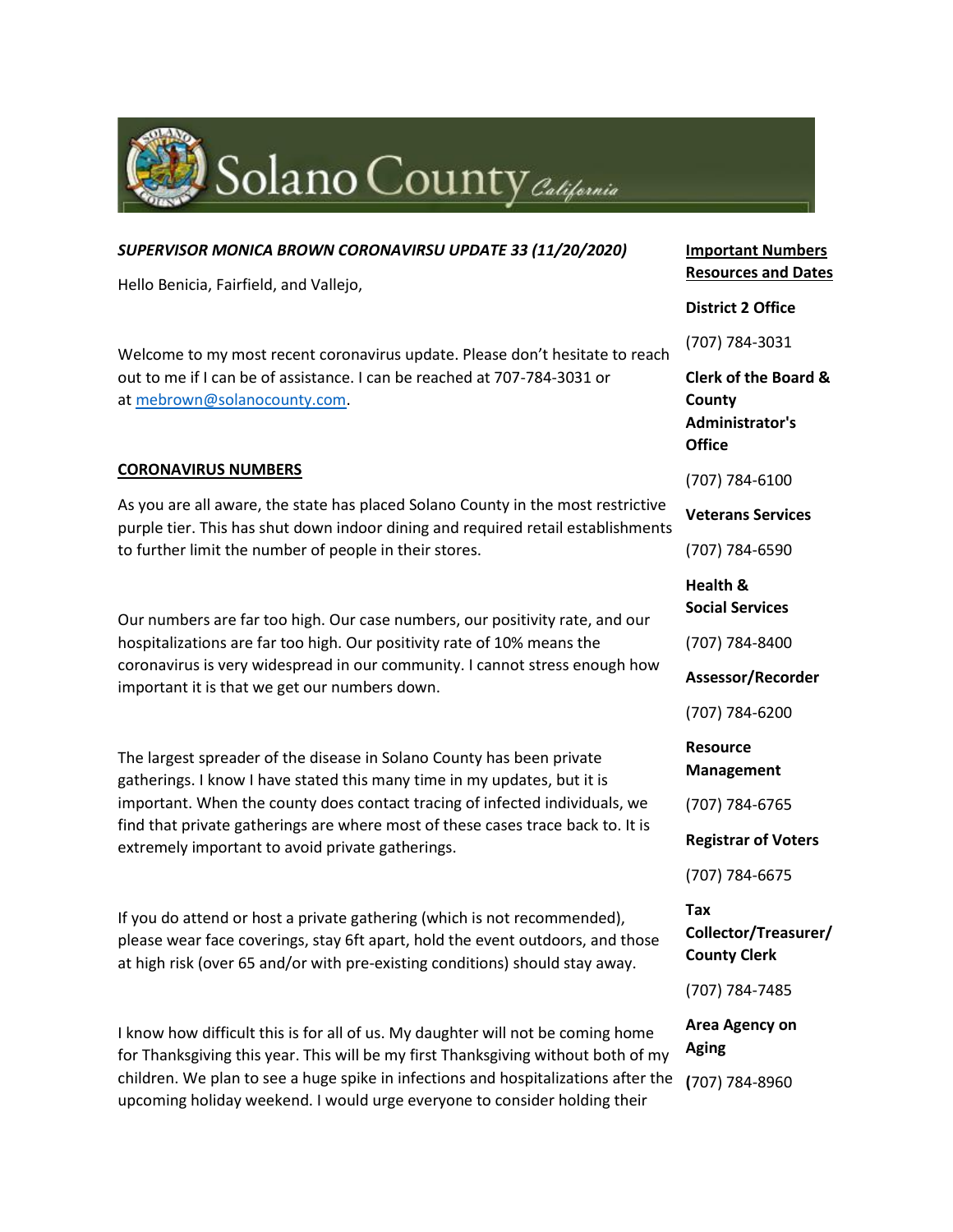Thanksgiving gathering with only their household physically present and their other family attending virtually. **U.S. Social Security**

(800) 772-1213

We all need to continue to limit our interactions with those outside of our homes until we have a vaccine.

To see our numbers and for more information, please visit:

[https://www.dailyrepublic.com/all-dr-news/solano-news/fairfield/solano-adds-](https://www.dailyrepublic.com/all-dr-news/solano-news/fairfield/solano-adds-130-new-covid-19-cases-vallejo-nears-3000/)[130-new-covid-19-cases-vallejo-nears-3000/](https://www.dailyrepublic.com/all-dr-news/solano-news/fairfield/solano-adds-130-new-covid-19-cases-vallejo-nears-3000/)

<https://www.solanocounty.com/depts/ph/coronavirus.asp>

## **IMPORTANCE OF MASKS**

The Center for Disease Control (CDC) recently stated that masks protect the wearer as well as those around the wearer. Previously, it was not clear wearing a mask provided protection to the wearer. This underscores the importance of wearing masks. Masks not only protect those around you, they protect you as well.

For more information about masks and what types of masks to use, please visit:

[https://www.cdc.gov/coronavirus/2019-ncov/prevent-getting-sick/diy-cloth](https://www.cdc.gov/coronavirus/2019-ncov/prevent-getting-sick/diy-cloth-face-coverings.html)[face-coverings.html](https://www.cdc.gov/coronavirus/2019-ncov/prevent-getting-sick/diy-cloth-face-coverings.html)

[https://www.cdc.gov/coronavirus/2019-ncov/more/masking-science-sars](https://www.cdc.gov/coronavirus/2019-ncov/more/masking-science-sars-cov2.html)[cov2.html](https://www.cdc.gov/coronavirus/2019-ncov/more/masking-science-sars-cov2.html)

### **SUPPORTING OUR LOCAL BUSINESSES**

It is more important than ever that we support our local businesses. With the shutdown and the shift to online buying, our local businesses are suffering. When dining out, consider takeout or delivery from a local restaurant. For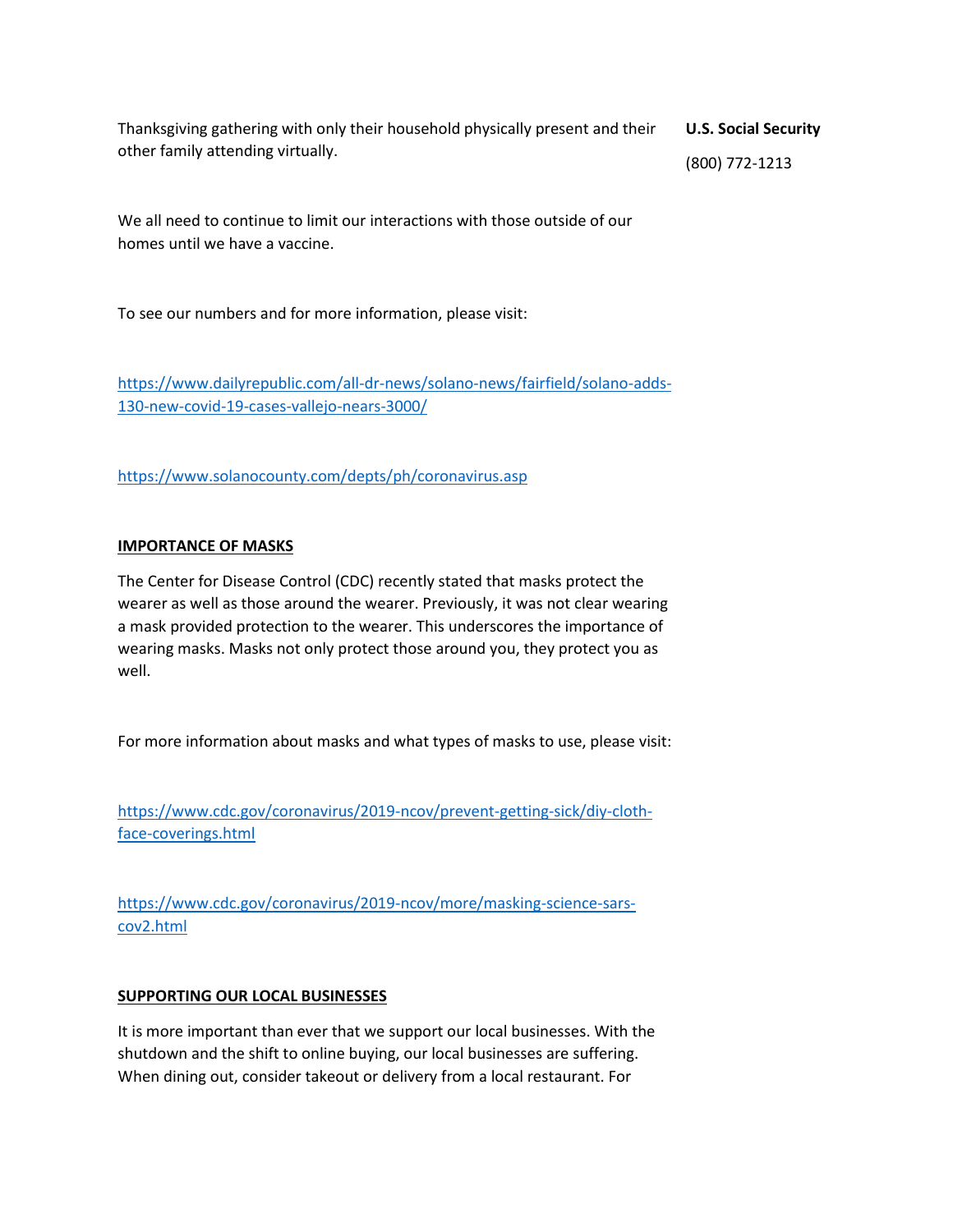holiday gifts, consider buying merchandise or gift certificates from a local business.

For instance, Bookshop Benicia has gift certificates as well as the ability to purchase books online. Rather than purchasing your books from a big online retailer, please consider purchasing a book from Bookshop Benicia.

To local businesses to support, please visit:

[https://docs.google.com/spreadsheets/d/1B4HNcDnW3NAsLG\\_5KMDzhrp](https://docs.google.com/spreadsheets/d/1B4HNcDnW3NAsLG_5KMDzhrp-kDIH0yJmdgE2RDUTmK8/edit#gid=0)[kDIH0yJmdgE2RDUTmK8/edit#gid=0](https://docs.google.com/spreadsheets/d/1B4HNcDnW3NAsLG_5KMDzhrp-kDIH0yJmdgE2RDUTmK8/edit#gid=0) (Benicia business. List prepared by City of Benicia Economic Development Manager Mario Giuliani)

<http://www.visitvallejo.com/restaurants/takin-it-to-go>

<http://www.fairfieldmainstreet.com/>

<https://bookshopbenicia.indielite.org/>

# **SOLANO TRANSPORTATION AUTHORITY (STA) NEWSLETTERS**

You can find information about transportation projects by looking through STA's past newsletters. For instance, there is information in the November newsletter about the I-80/680/SR-12 interchange in Fairfield. For more information, please visit:

<https://sta.ca.gov/>

### **ENVIRONMENTAL JUSTICE COMMUNITY SURVEY**

The State Department of Water Resources is asking for responses to an Environmental Justice Community Survey regarding the Delta Conveyance project. The deadline is Friday December 11, 2020. For more information, please visit: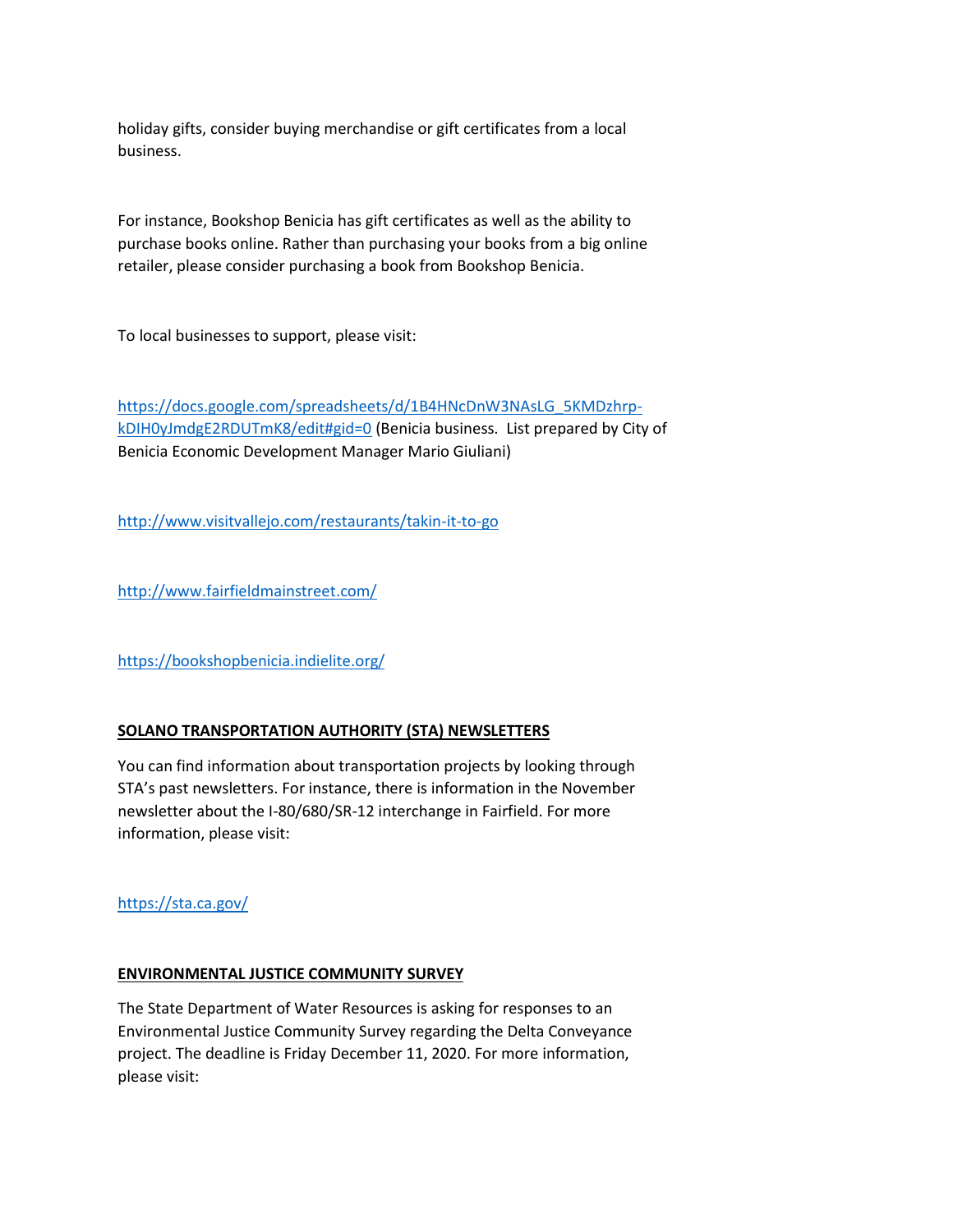[https://live.metroquestsurvey.com/?u=rx1n1a#!/?p=web&pm=dynamic&s=1&](https://live.metroquestsurvey.com/?u=rx1n1a#!/?p=web&pm=dynamic&s=1&popup=WTD) [popup=WTD](https://live.metroquestsurvey.com/?u=rx1n1a#!/?p=web&pm=dynamic&s=1&popup=WTD)

## **SOLANO SUBBASIN GROUNDWATER SUSTAINABILITY PLAN**

There will be a meeting on the Groundwater Sustainability Plan on December 17<sup>th</sup> from 5:30-7:00 pm. For more information, please visit:

[https://lgc.zoom.us/meeting/register/tJ0vc](https://lgc.zoom.us/meeting/register/tJ0vc-usqD8oHNw0evQAdsAuV94PEuHU2ngj)[usqD8oHNw0evQAdsAuV94PEuHU2ngj](https://lgc.zoom.us/meeting/register/tJ0vc-usqD8oHNw0evQAdsAuV94PEuHU2ngj)

## **MARE ISLAND DRAFT REMEDIATION PLAN**

The Navy has published its proposed remediation plan for Mare Island. Public Comments are due December 21, 2020. For more information, please visit:

[https://www.bracpmo.navy.mil/brac\\_bases/california/former\\_shipyard\\_mare\\_](https://www.bracpmo.navy.mil/brac_bases/california/former_shipyard_mare_island/public_notices.html) [island/public\\_notices.html](https://www.bracpmo.navy.mil/brac_bases/california/former_shipyard_mare_island/public_notices.html)

# **JOBS AT SOLANO COUNTY**

To see what jobs are available at Solano County, please visit:

<https://jobapscloud.com/solano/>

Thank you for reading my most recent update. Please don't hesitate to contact me if I can be of assistance. Stay safe and have a Happy Thanksgiving!

Sincerely,